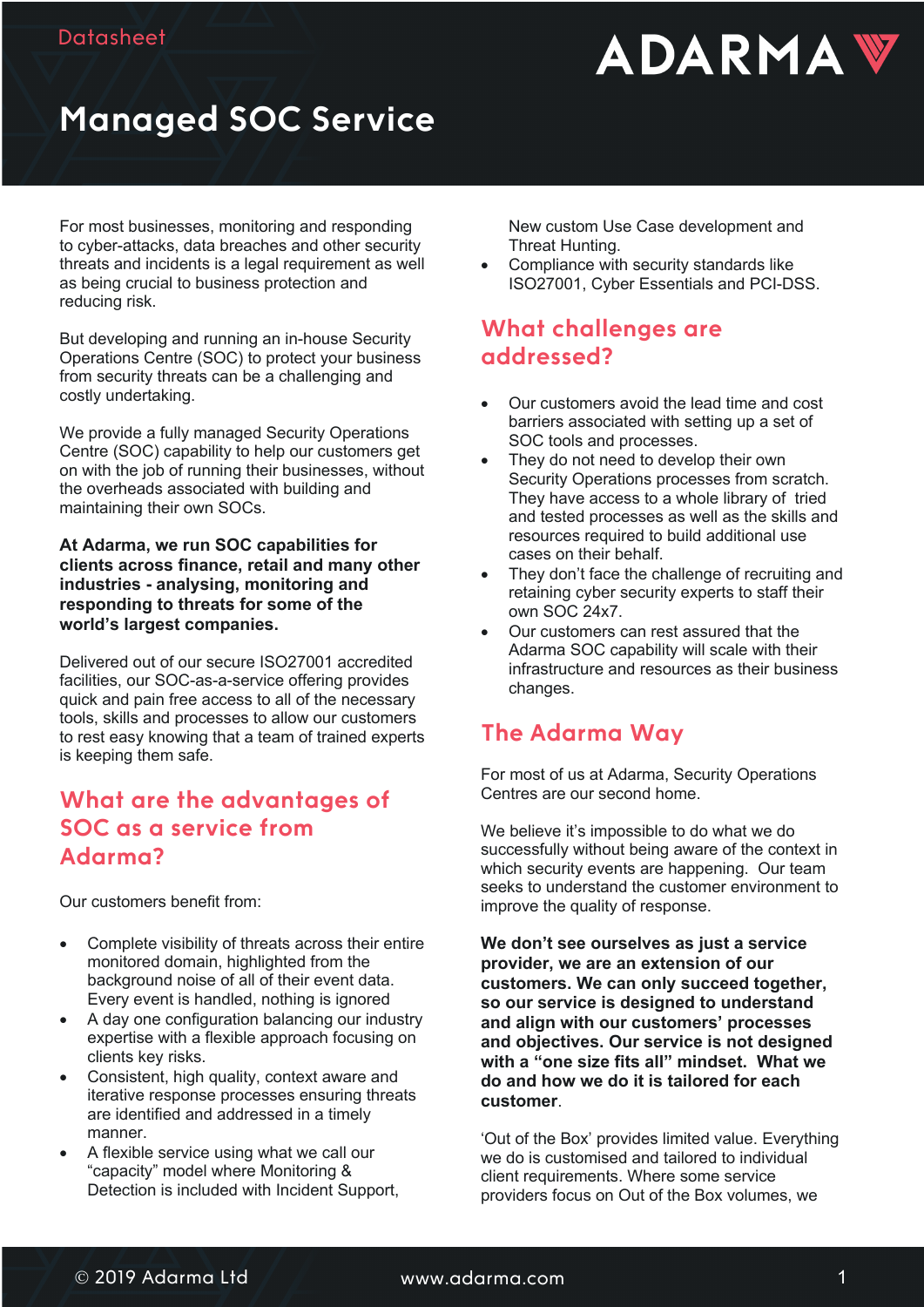# **ADARMAY**

instead focus on ensuring context is king and that deployed rules provide genuine value and insight

Underpinning our strong and successful relationships with our customers is our commitment to transparency. Everything we do and every decision we take on a customer's behalf is shared with them.

We don't exist to just help tick the 'monitoring' box for the purpose of achieving compliance. We aim to be of real value, and work with customers who want to be ready when attacks happen.

## **The detail**

Our service platform is a scalable SIEM and Workflow toolset that embeds a set of mature incident handling processes to ensure that every single event is handled in a consistent and predictable manner. This is combined with a team of security experts who provide around the clock monitoring and incident handling.

We stand up a dedicated service platform for every customer to ensure proper separation of data and base our service model on an event volume to resource ratio. We scale up accordingly to ensure the quality of what we do for our customers is not impacted by volume.

Our service is constructed around the following core service components -

- Accelerated Onboarding & Use Case Workshop - Our team works with the customer to bring them quickly into the service and establish a baseline set of use cases.
- Setup Event Acquisition We work with the customer to establish the flow of events from the customer infrastructure into the event handling platform.
- Security monitoring We monitor and respond to incoming events 24x7.
- The service is cloud based. For our customers this means High Availability Business Continuity options and Service SLAs guaranteed. Along with own dedicated cloud instance, UK or EU data centres and ISO27001 Compliance. Our service is underpinned by Splunk Cloud hosted in AWS.
- Threat Intelligence Framework everything we do is underpinned by our industry leading threat intelligence framework.
- Proactive Threat Hunting We seek to understand new threats and encode them into the use cases to improve the level of monitoring provided.
- Use Case Development our team iteratively refines the use cases for every customer, continually developing the monitoring and response service.
- Incident support When incidents do occur, we work closely with customer teams to ensure they are able to respond and mitigate effectively.
- Platform support Throughout the lifetime of the contract we maintain the event management and workflow platform.
- Service Management We provide our customers with tailored MI, and aim to provide insight into the data we receive, not just to report back on the good and bad.
- We build out a service catalogue for every customer to ensure operating procedures are clearly defined.

Customers have complete visibility of the incident handling workflow tools and the actions we are taking on their behalf.

Throughout the duration of the service, we work with the customer to refine the rules that determine how incidents are flagged to the SOC team. We also improve the incident workflows to minimise customer risk.

We are continually refining the rulesets we use in the light of new threats. Our team of analysts continually identify new threats and implement rules and configurations to address them. This is conducted both in respect of general threat, and those specific to each customer.

The ethos behind our service is to handle the events that matter, and to handle them in a way that minimises any risk to our customers.

Through additional automation capabilities, we are able to minimise the time spent on low value repetative tasks, empowering our SOC analysts to invest time in understanding the customer environment and refining the event handling rules